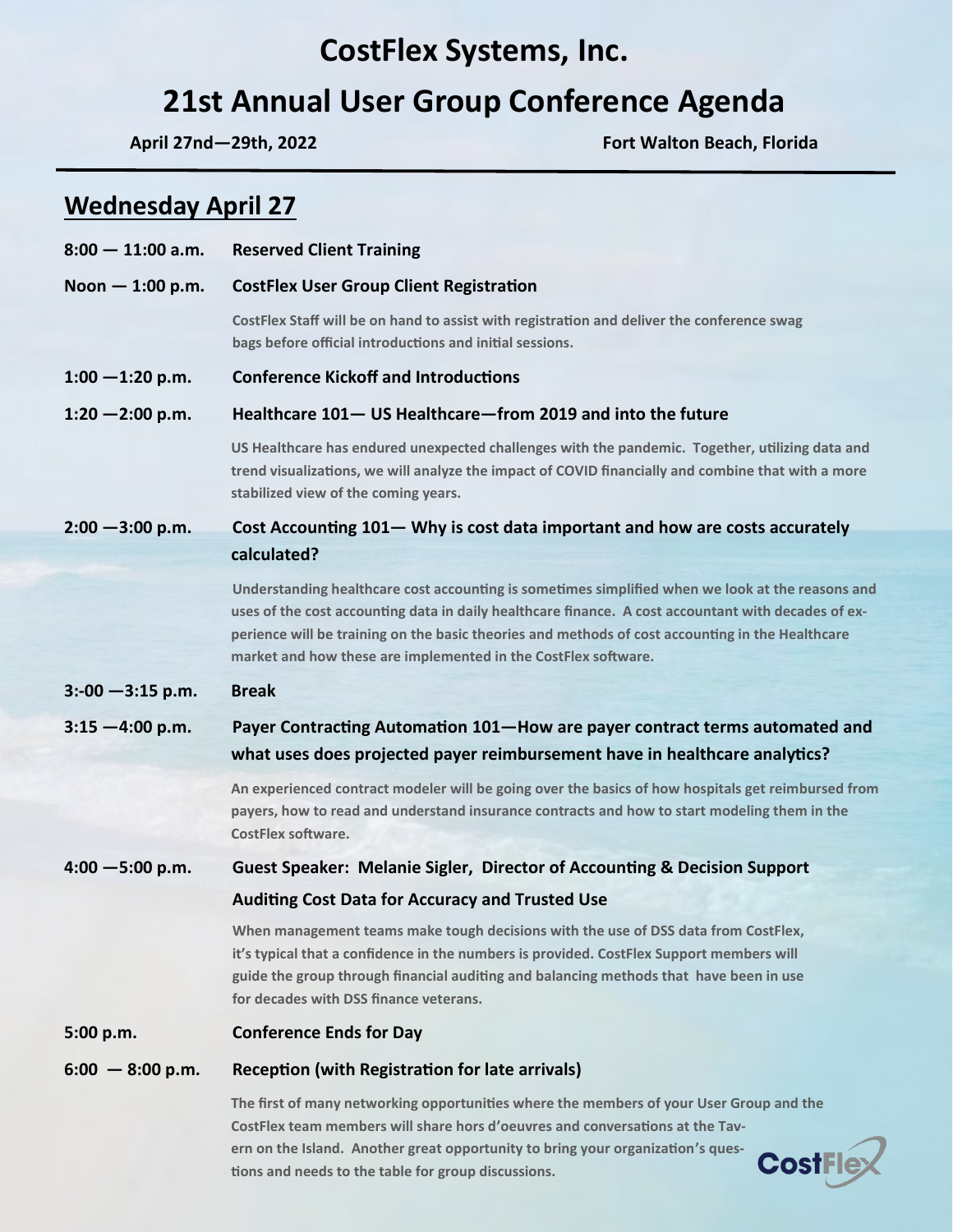# **CostFlex Systems, Inc.**

# **21st Annual User Group Conference Agenda**

**April 27nd—29th, 2022 Fort Walton Beach, Florida**

# **Thursday April 28**

| 8:00 a.m.            | <b>Keynote Speaker: Michele Sutherland of VMG Consulting</b>                                                                                                                                                                                                                                                                                                                                                         |
|----------------------|----------------------------------------------------------------------------------------------------------------------------------------------------------------------------------------------------------------------------------------------------------------------------------------------------------------------------------------------------------------------------------------------------------------------|
|                      | Michele will act as your captain and present a proven plan to ensure smooth sailing with your<br>revenue cycle!                                                                                                                                                                                                                                                                                                      |
| $9:00 - 10:00$ a.m.  | <b>New Features and System Functions</b>                                                                                                                                                                                                                                                                                                                                                                             |
|                      | The CostFlex product development team makes hundreds of useful enhancements to the<br>Total Cost Accounting product suite each year. They will be documented, provided to the<br>attending clients to bring home, and reviewed together in this session to answer any<br>questions and provide demonstrations of the current product updates. The following core<br>module concentrations will be reviewed together: |
|                      | a. Patient & Service Line Costing and Reporting                                                                                                                                                                                                                                                                                                                                                                      |
|                      | b. Payer Contract Analyzer Module                                                                                                                                                                                                                                                                                                                                                                                    |
|                      | <b>Monthly Procedure Level Cost Accounting</b><br>c.                                                                                                                                                                                                                                                                                                                                                                 |
| $10:00 - 10:20$ a.m. | <b>Break</b>                                                                                                                                                                                                                                                                                                                                                                                                         |
| $10:20 - 11:00$ a.m. | <b>New Features and System Functions Continued</b>                                                                                                                                                                                                                                                                                                                                                                   |
|                      | a. Costing as a Service                                                                                                                                                                                                                                                                                                                                                                                              |
|                      | b. Enterprise Reporting/SQL Warehouse                                                                                                                                                                                                                                                                                                                                                                                |
|                      | c. Support Portal                                                                                                                                                                                                                                                                                                                                                                                                    |
| $11:00 - N$ oon      | <b>Share the Knowledge-Client Success Stories</b>                                                                                                                                                                                                                                                                                                                                                                    |
|                      | The CostFlex client base reaches from Hawaii to the Caribbean. Your fellow User Group members<br>will be asked to share success stories and 'how they did it' with the group to help everyone max-<br>imize their effective use of financial decision support data.                                                                                                                                                  |
| Noon $-3:00$ p.m.    | Lunch-Free Time                                                                                                                                                                                                                                                                                                                                                                                                      |
|                      | There are several restaurants in the resort as well as local restaurants available in walking distance<br>and plenty of peaceful spots to catch up on some work with a view!                                                                                                                                                                                                                                         |
| $3:00 - 5:00$ p.m.   | <b>Client Networking Session</b>                                                                                                                                                                                                                                                                                                                                                                                     |
|                      | Join the CostFlex staff on Destin's Original Dolphin Cruise aboard a glass-bottom boat! This will be a<br>great opportunity to network with your peers as well as the CostFlex staff in an relaxing environment.                                                                                                                                                                                                     |
| 7:00 p.m.            | Dinner at the Crab Trap Restaurant                                                                                                                                                                                                                                                                                                                                                                                   |
|                      | You and your guest (s) are invited to dinner at the Crab Trap restaurant in a true beachfront environ-<br>ment. You can enjoy local seafood from the Gulf of Mexico (other entrée choic-<br>es are available). The restaurant is located at the Boardwalk with views of the<br><b>CostFle</b><br><b>Gulf of Mexico.</b>                                                                                              |